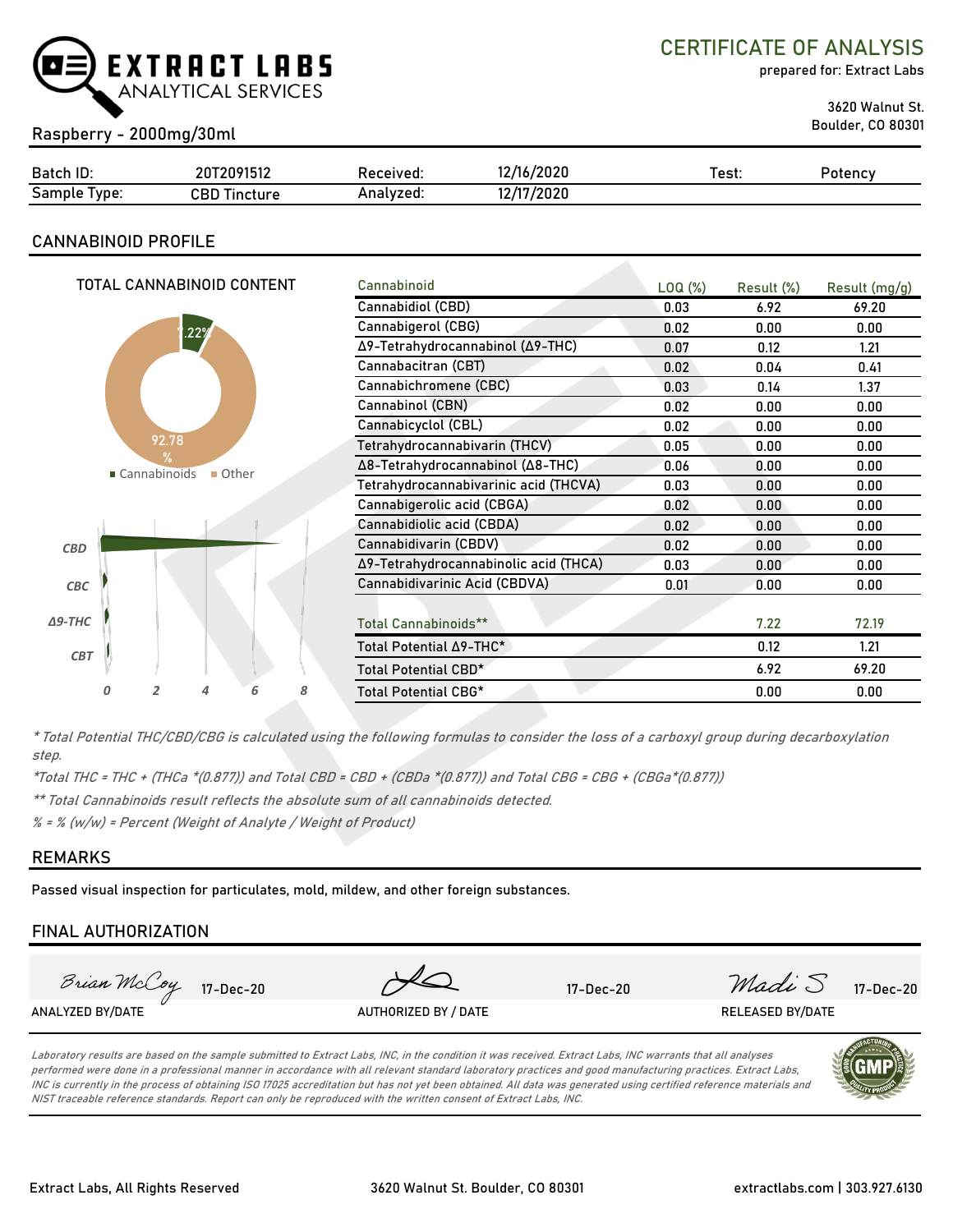

CERTIFICATE OF ANALYSIS

#### prepared for: EXTRACT LABS *3620 WALNUT STREET BOULDER, CO 80301*

## CBD Raspberry 2000mg/30ml Tincture

| <b>Batch ID:</b> | 20T2091512                    | Test ID:   | T000115550            |
|------------------|-------------------------------|------------|-----------------------|
| Type:            | Edible                        | Submitted: | 12/16/2020 @ 12:39 PM |
| Test:            | <b>Microbial Contaminants</b> | Started:   | 12/18/2020            |
| Method:          | TM24, TM25, TM26, TM27, TM28  | Reported:  | 12/21/2020            |
|                  |                               |            |                       |

# MICROBIAL CONTAMINANTS

| Contaminant                    | Result (CFU/g)* |  |
|--------------------------------|-----------------|--|
| <b>Total Aerobic Count**</b>   | None Detected   |  |
| <b>Total Coliforms**</b>       | None Detected   |  |
| <b>Total Yeast and Molds**</b> | None Detected   |  |
| E. coli                        | Absent          |  |
| E. coli (STEC)                 | None Detected   |  |
| <b>Salmonella</b>              | None Detected   |  |

*\* CFU/g = Colony Forming Unit per Gram*

*\*\* Values recorded in scientific notation, a common microbial practice of expressing numbers that are too large to be conveniently* 

 *written in decimal form.*

*Examples: 10^2 = 100 CFU 10^3 = 1,000 CFU 10^4 = 10,000 CFU 10^5 = 100,000 CFU*

#### NOTES:

Total Aerobic: None Detected Coliforms: None Detected TYM: None Detected Free from visual mold, mildew, and foreign matter

# FINAL APPROVAL

Sarah Henning 21-Dec-2020 11:51 AM

Greg Zimpfer 21-Dec-2020 2:45 PM

#### PREPARED BY / DATE APPROVED BY / DATE

*Testing results are based solely upon the sample submitted to Botanacor Laboratories, LLC, in the condition it was received. Botanacor Laboratories,*  LLC warrants that all analytical work is conducted professionally in accordance with all applicable standard laboratory practices using validated *methods. Data was generated using an unbroken chain of comparison to NIST traceable Reference Standards and Certified Reference Materials. This report may not be reproduced, except in full, without the written approval of Botanacor Laboratories, LLC. ISO/IEC 17025:2005 Accredited A2LA Certificate Number 4329.03. Testing associated with this certificate of analysis performed by an external ISO17025 accredited provider.*



Botanacor Laboratories™, All Rights Reserved | 1301 S Jason St Unit K, Denver, CO 80223 | 888.800.8223 | www.botanacor.com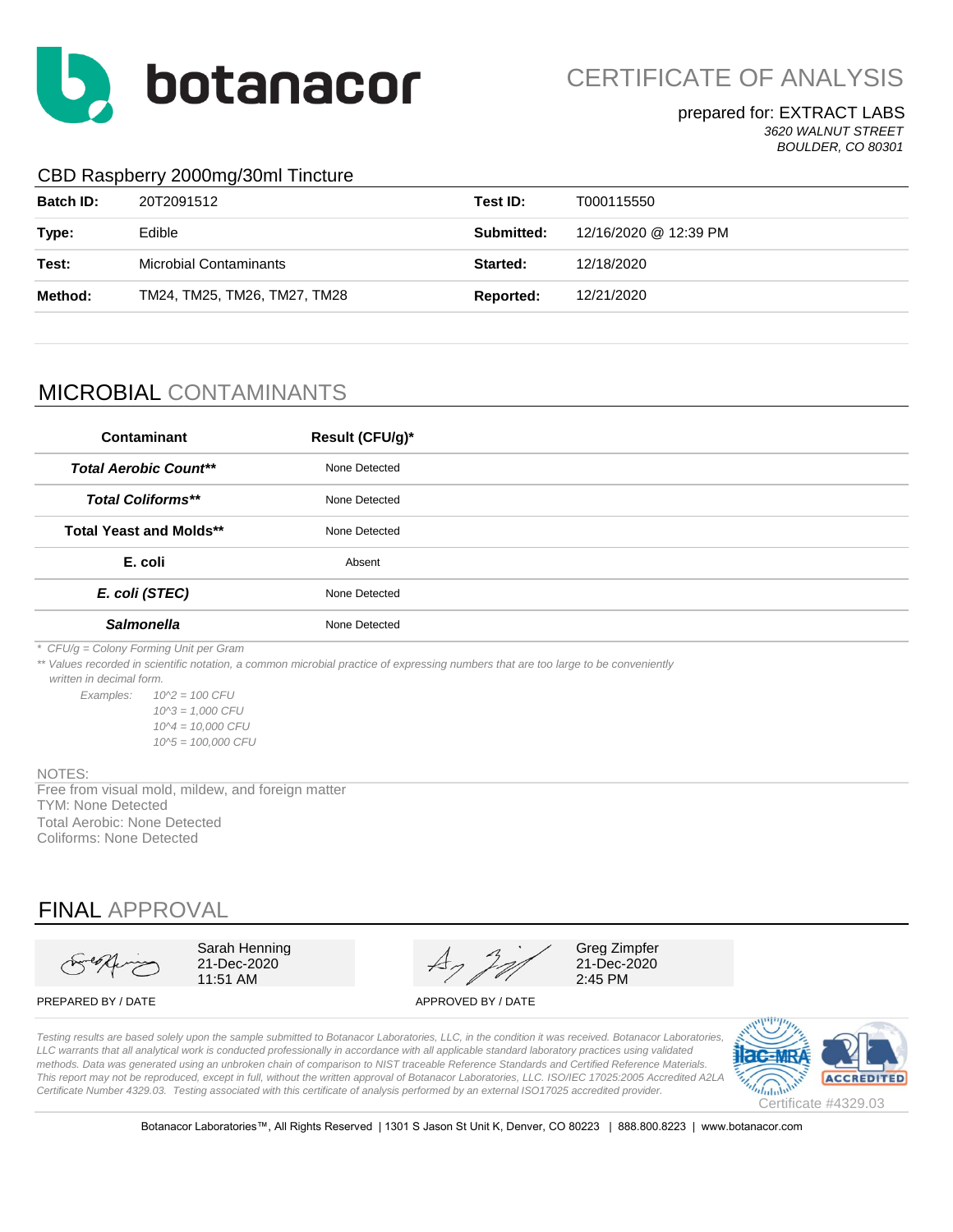

CERTIFICATE OF ANALYSIS

prepared for: Extract Labs

 3620 Walnut St. Boulder, CO 80301

# Raspberry - 2000mg/30ml

| Batch ID:       | 20T2091512          | Received: | 12/16/2020 | Test: | Residual<br>Solvents |
|-----------------|---------------------|-----------|------------|-------|----------------------|
| Sample<br>Ivpe: | CBD Tir<br>Tincture | Analyzed: | 12/17/2020 |       |                      |

## RESIDUAL SOLVENTS

| <b>SOLVENT</b>           | <b>REPORTABLE RANGE</b> | <b>RESULT</b> (ppm) |
|--------------------------|-------------------------|---------------------|
| Acetone                  | 100-1000                | 0.00                |
| Acetonitrile             | 100-1000                | 0.00                |
| Benzene                  | $0.2 - 4$               | 0.00                |
| <b>Butanes</b>           | 100-1000                | 0.00                |
| Ethanol                  | 100-1000                | 0.00                |
| <b>Ethyl Acetate</b>     | 100-1000                | 187.27              |
| Heptane                  | 100-1000                | 0.00                |
| <b>Hexanes</b>           | $6 - 120$               | 0.00                |
| <b>Isopropyl Alcohol</b> | 100-1000                | 0.00                |
| Methanol                 | 100-1000                | 0.00                |
| Pentane                  | 100-1000                | 0.00                |
| Propane                  | 100-1000                | 0.00                |
| Toluene                  | $18 - 360$              | 0.00                |
| Xylenes                  | 43-860                  | 0.00                |

#### REMARKS

Passed visual inspection for particulates, mold, mildew, and other foreign substances.

#### FINAL AUTHORIZATION

Brian McCoy

ANALYZED BY/DATE  $\sim$  authorized by / Date released by / DATE released by/date released by/date

17-Dec-20 17-Dec-20  $\mathcal{V}(\mathcal{Q})$  17-Dec-20  $\mathcal{W}(\mathcal{A} \cup \mathcal{S})$  17-Dec-20

Laboratory results are based on the sample submitted to Extract Labs, INC, in the condition it was received. Extract Labs, INC warrants that all analyses performed were done in a professional manner in accordance with all relevant standard laboratory practices and good manufacturing practices. Extract Labs, INC is currently in the process of obtaining ISO 17025 accreditation but has not yet been obtained. All data was generated using certified reference materials and NIST traceable reference standards. Report can only be reproduced with the written consent of Extract Labs, INC.